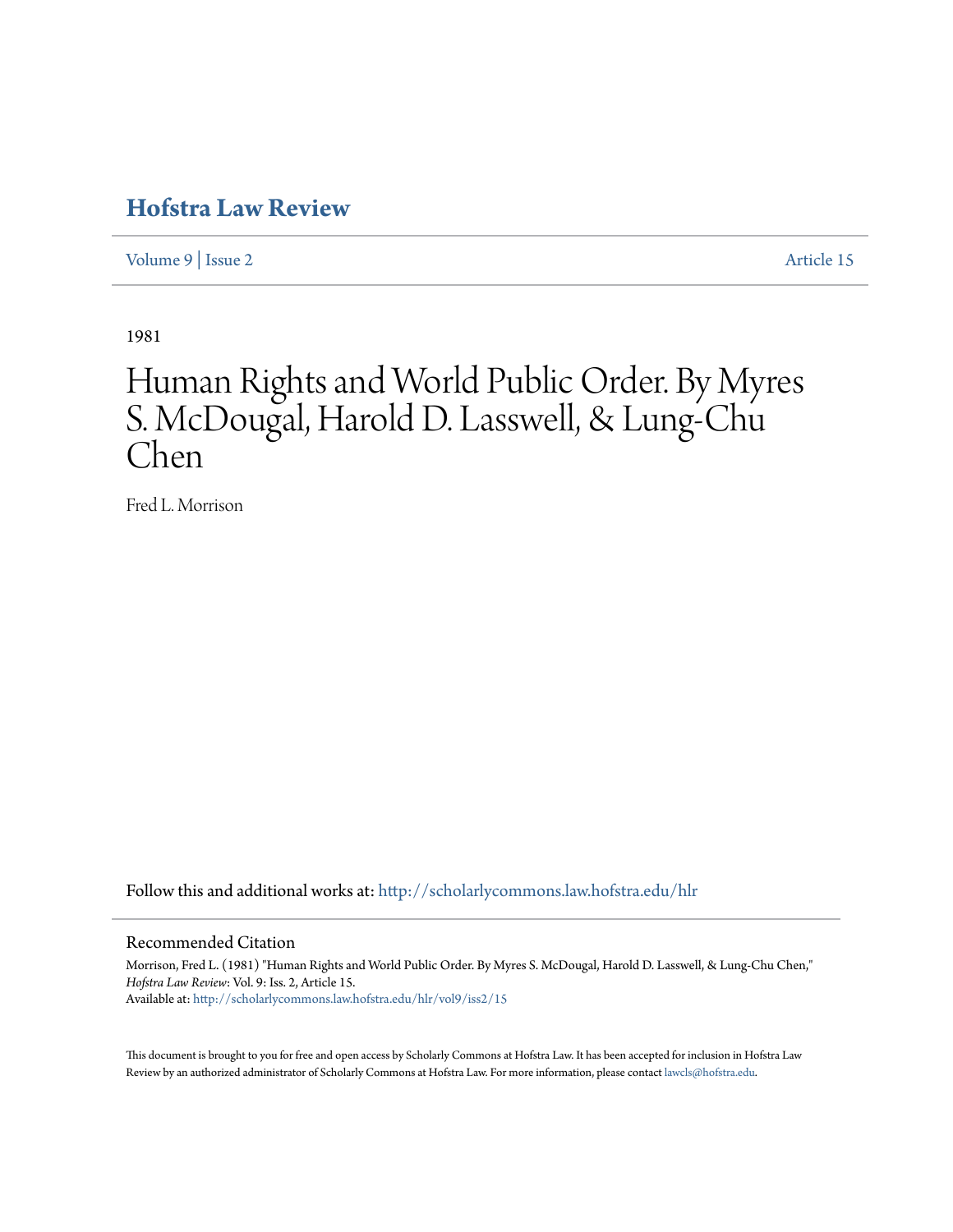# **BOOK REVIEW**

HUMAN RIGHTS **AND** WORLD PUBLIC ORDER. By MYRES S. McDOUGAL,\* HAROLD **D.** LASSWELL,\*\* **&** LUNG-CHU CHEN.\*\*\* New Haven: Yale University Press, 1980. Pp. xxiv, 1016. \$45.00.

## *Fred L. Morrisonf*

McDougal, Lasswell, and Chen's *Human Rights and World Public Order* is the latest application of the well-known World Public Order approach to a specific segment of international law.1 The choice of subject matter makes this one of the most successful of these endeavors. Human rights law is one of the most rapidly developing and changing fields in international legal studies. Many of the developments and changes are clearly "law" by any definition and are enforceable in domestic and international tribunals. These include such norms as the provisions of the European Convention on Human Rights and the Inter-American Convention. The various human rights covenants are likewise law, *in esse* or *in posse,* even by traditional standards of norm recognition. Beyond these, however, is the vast authoritative legal structure for specialized deliberation on human rights issues. This structure is international constitutive law, even if the institutions involved have few, if any, authoritative substantive rules to apply and sanctions to invoke.

Because of the rapid development of international human rights norms in the past decade, their description and elaboration

<sup>\*</sup> Sterling Professor of Law, Emeritus, Yale Law School; Distinguished Visiting Professor of Law, New York Law School.

<sup>\*\*</sup> Ford Foundation Professor of Law and the Social Sciences, Emeritus, Yale Law School (deceased).

**<sup>\*\*\*</sup>** Professor of Law, New York Law School.

**f** Professor of Law, University of Minnesota. A.B., 1961, Kansas; B.A. (Juris.), 1963, Oxford University; Ph.D., 1966, Princeton University; J.D., 1967, University of Chicago.

<sup>1.</sup> Major works include M. **McDOUGAL &** ASSOCIATES, **STUDIES** IN WORLD **PUBLIC ORDER** (1960); M. McDoUGAL **&** W. **BURKE,** THE **PUBLIC** ORDER OF **THE OCEANS (1962);** M. **McDOUGAL** & F. FELICIANO, LAw **AND** MINIMUM **WORLD PUB-LIC** ORDER **(1961);** and M. McDoUGAL, H. **LASSWELL &** J. **MILLER, THE** INTER-PRETATION OF **AGREEMENTS AND WORLD PUBLIC ORDER (1967).**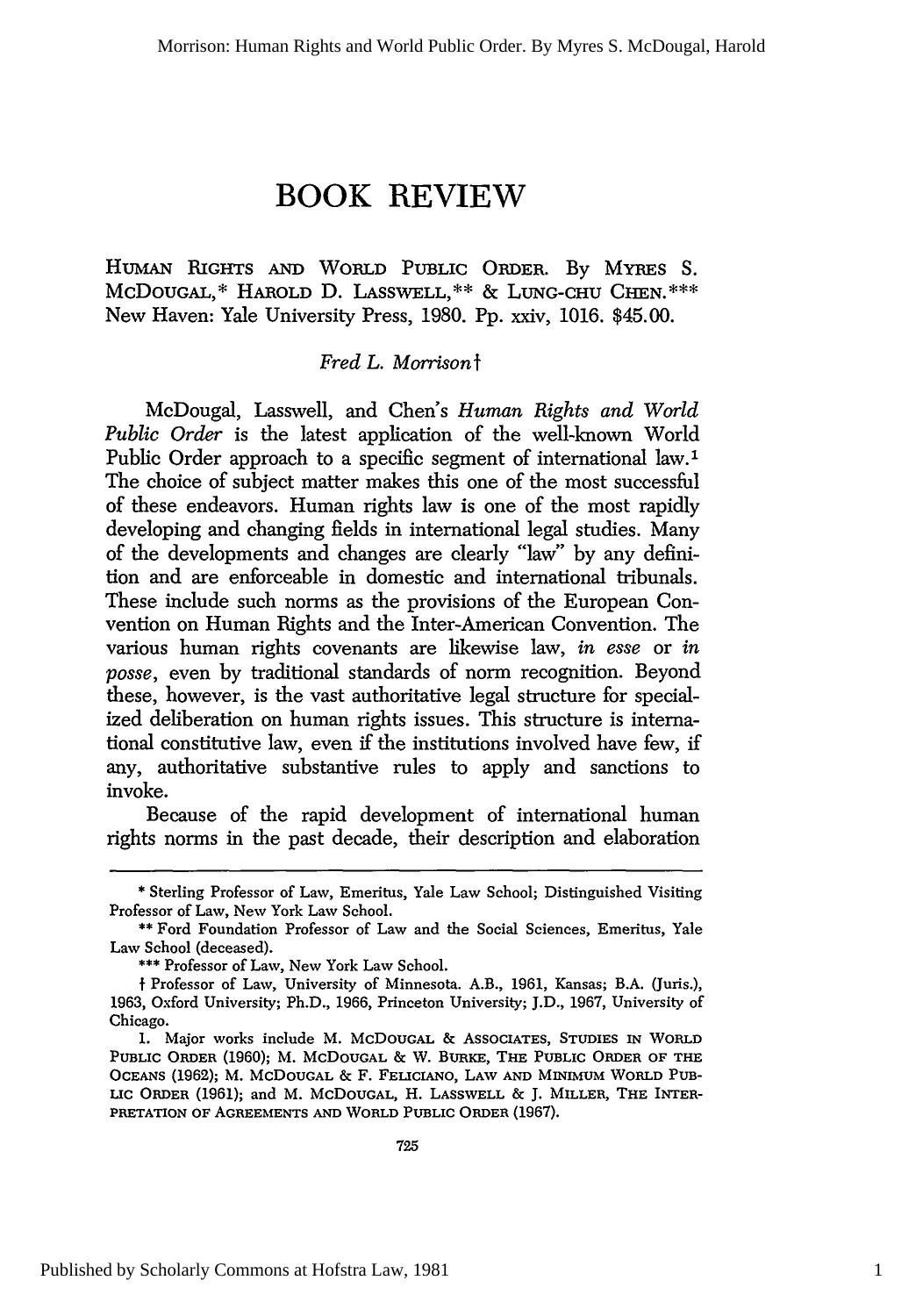#### *HOFSTRA LAW REVIEW*

as a dynamic, not static, legal process is necessary for a comprehensive understanding of the subject matter. The more traditional legal approaches have failed to provide an adequate description of the current legal order as it pertains to human rights, let alone a prescription or guidance for its juridical development. Indeed, the McDougal, Lasswell, and Chen volume includes a comprehensive survey of the failures of the major efforts in this direction, aptly entitled "Inadequacies in Inquiry: The Intellectual Confusion about Human Rights."<sup>2</sup> The problem with most of the traditional forms of analysis is that they provide a static picture of the state of human rights law, a "snapshot" of currently applicable norms and practices. McDougal, Lasswell, and Chen offer a "motion picture," which emphasizes the evolving, ever-changing demands and expectations within this highly volatile field. A motion picture is a much more accurate and useful perspective from which to view the state of the law-both for the government practitioner attempting to gauge the legality of proposed action and the human rights activist attempting to advance the frontiers of human dignity.

That a picture is moving, however, is not a guarantee that it reflects current reality. The dynamics of the system described by the authors are such that any depiction of it is immediately obsolete, for the system changes faster than the printing press can produce the volume. Automatic obsolescence, however, does not detract from this volume's usefulness as a treatise on the process of legal development. Armed with the insight proffered by the authors, one can look at later manifestations of existing legal questions, and use their methodology to predict trends and patterns.

The volume applies the well-developed apparatus of the McDougal/Lasswell-public order analysis to human rights issues. It opens with an extensive section on the delimitation of the human rights question in the contemporary international legal system. 3 It continues with an effort to clarify and identify the general policies involved,<sup>4</sup> and proceeds to point out trends,<sup>5</sup> and predict future developments.<sup>6</sup> The volume also contains a brief appendix on the law of nationality and the protection of human rights.<sup>7</sup>

726

- *6. Id.* part IV.
- *7. Id.* appendix.

<sup>2.</sup> M. McDOUGAL, H. LASSWELL & L. **CHEN, HUMAN** RIGHTS **AND WORLD PUBLIC ORDER** 63-82 (1980).

**<sup>3.</sup>** *Id.* part I.

*<sup>4.</sup> Id.* part II.

*<sup>5.</sup> Id.* part III.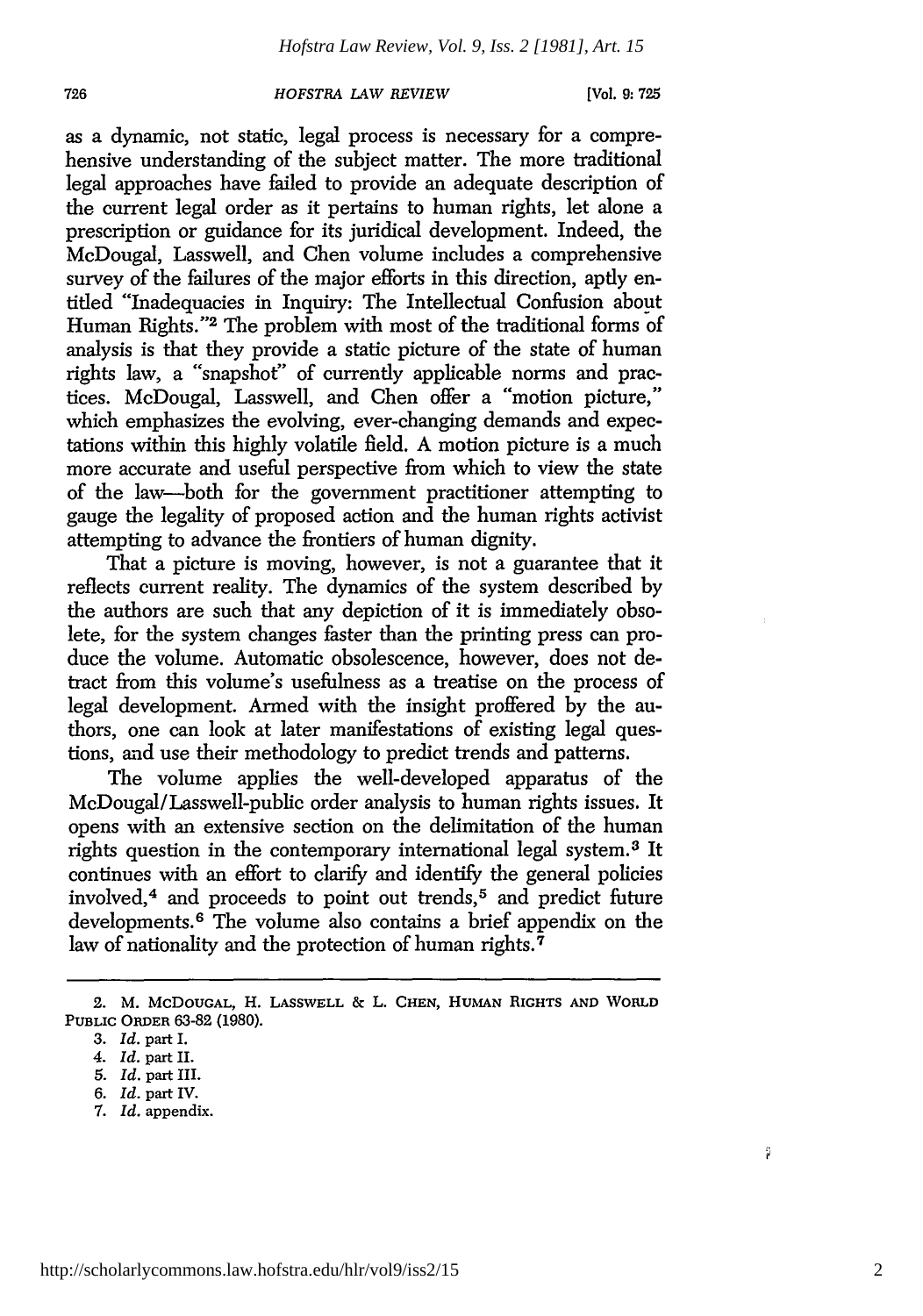*1981]*

#### *BOOK REVIEW*

The structure of the analysis requires systematic consideration of various factors: Participants, perspectives, situations or arenas, base values, strategies, outcomes, and effects.8 Regarding nearly all of these factors, the human rights movement has shaken many of the traditional foundations of international law by expanding the forum and the rules of play. With the emergence of nongovernmental organizations as participants in international decisionmaking, old doctrines that limited the "subjects" of international law to nation-states are clearly obsolete. The perspectives include a rising concern within nations for the protection of minimal human rights in other nations-a phenomenon little known only a few decades ago. The situations or arenas include the rapidly expanding list of international organizations concerned with human rights. Here the authors include not only the new treaty organizations, but also, perhaps more significantly, other international organizations that have taken up human rights issues ancillary to their primary substantive concerns. The panoply of human rights organizations ancillary to the United Nations is one example. While some have nominal decisional capacity, even those that do not still influence international decisionmaking. The changes in base values, the growing importance of the global-as opposed to the nationalcommunity, at least from the Western perspective, is a significant change for decisionmakers. New strategies have also arisen. In addition to traditional diplomatic representations and national action, the activities of official and unofficial international organizations can shape outcomes and effects. Of course, the end product of the McDougal, Lasswell, and Chen analysis is an examination of potential outcomes (regarding the concrete situation under consideration) and the effects of possible outcomes upon the climate of future decisionmaking.

In their effort to be comprehensive, the authors may have detracted from the usefulness of this book as a teaching and research tool. The volume is at once both too detailed and too general. In many instances, its analytic structure is filled out by long lists of items to be considered by the reader in reaching conclusions about the factor then under examination.9 These items, however, are

<sup>8.</sup> *Id.* ch. 2.

<sup>9.</sup> For example, a section on "rising common demands" includes a 7-page list of human rights demands, *id.* at 7-13, and is followed by a 24-page list of deprivations. *Id.* at 15-37. The list of deprivations is extensively footnoted to source material-mostly from the early and mid 1970's-relating to the particular issues.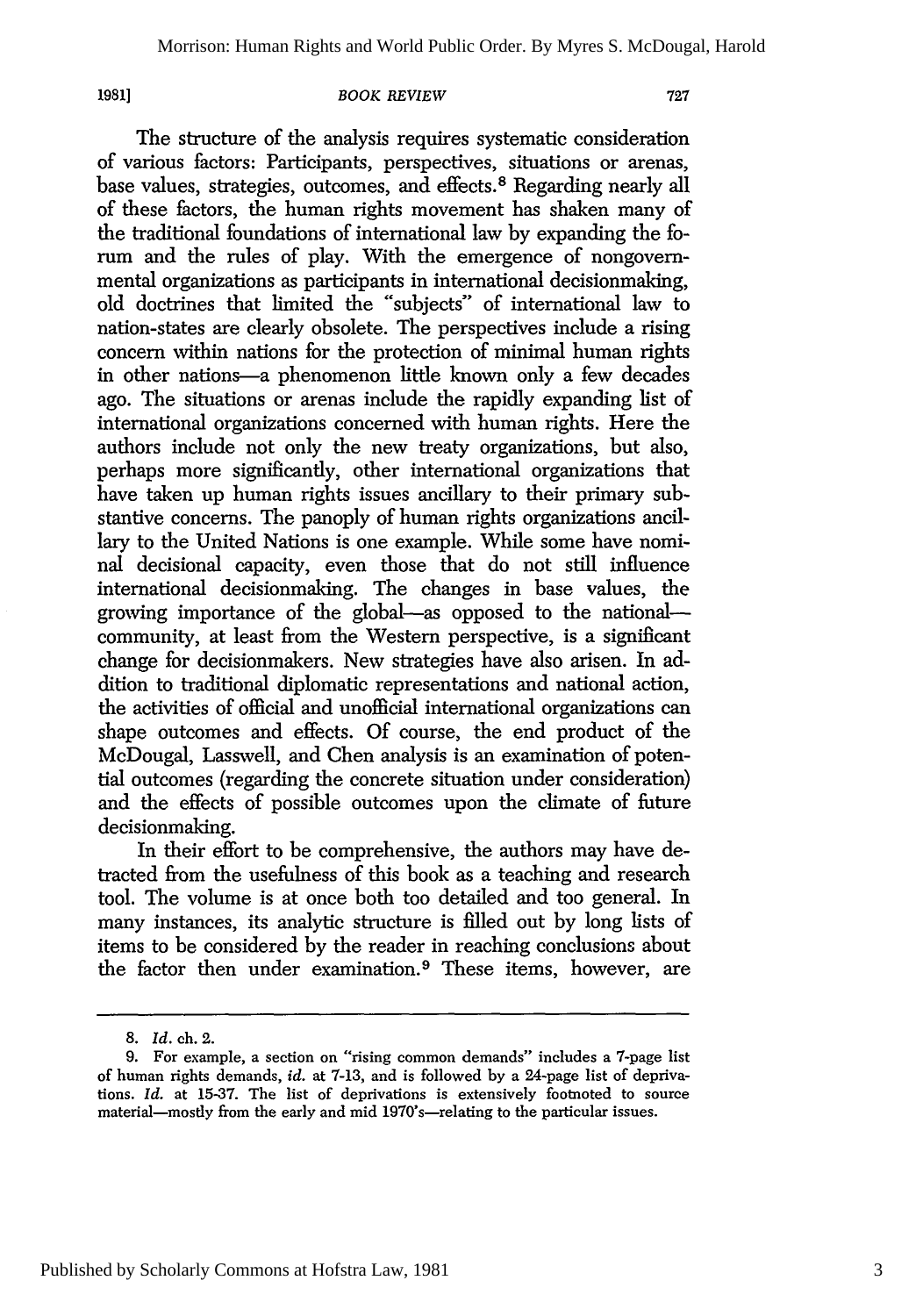### *HOFSTRA LAW REVIEW*

listed with only minimal narrative connection or analysis. This format may be jarring to the casual reader; the factors surge on without discussion of their weight or salience, or the impact of each on decisionmaking. Of course, this can be instructive, for it emphasizes the lack of authoritative finality in the international legal process.

The analyses of particular trends and conditioning factors may be disappointing to specialized international scholars in the field. The authors have selected nine human rights issues for analysis-all relating to what they classify as a single kind of claim: the claim to respect. 10 It is impossible to develop a complete analysis of any one of them in the available space. While the material presented is useful to illustrate the World Order-process method, it is too brief to provide a comprehensive guide to the particular subject matter.

Like its predecessors, the volume may rekindle the controversy about the nature of international law. Is international law a series of statements about a static set of acknowledged norms or is it a description of a process, that is, the evolution of enforceable expectations about governmental conduct?

Traditional legal scholarship of the nineteenth and twentieth centuries adhered to the first of these two approaches. It sought stability in widely accepted norms, and eschewed the existence of law when there were no firmly established legal expectations. The epitome of this approach can be found in the provisions of the statutes of the two international courts, which narrowly define international law sources to be applied in controversies before them.'1 A narrow view of international law was reinforced by the positivism which shaped much of this century's English jurisprudence, and which is inherent in much of continental legal thought. Where a putative norm had not been validated by the cumbersome processes of the *Grundnorm* of the system, it was mere political rhetoric and was beneath legal cognizance.

 $\mathcal{I}$ 

<sup>10.</sup> The chapters in this part of the volume relate to freedom of choice, basic equality of opportunity, racial discrimination, sex discrimination, freedom of religion, freedom of political opinion, language rights, aliens' rights, and rights of the aged. *Id.* part III. In an average span of 35 pages, it is impossible to provide a comprehensive look at any of these subjects. The volume provides an introduction, not a conclusion, to these studies.

<sup>11.</sup> Statute of the International Court of Justice art. 38(1) (1945), *reprinted in* [1977] U.N.Y.B. app. 2 at 1190, 1193; Statute of the Permanent Court of International Justice art. 38 (1920), *reprinted in* [1920-1927] **LEAGUE** OF **NATIONS** Y.B. 261, 271.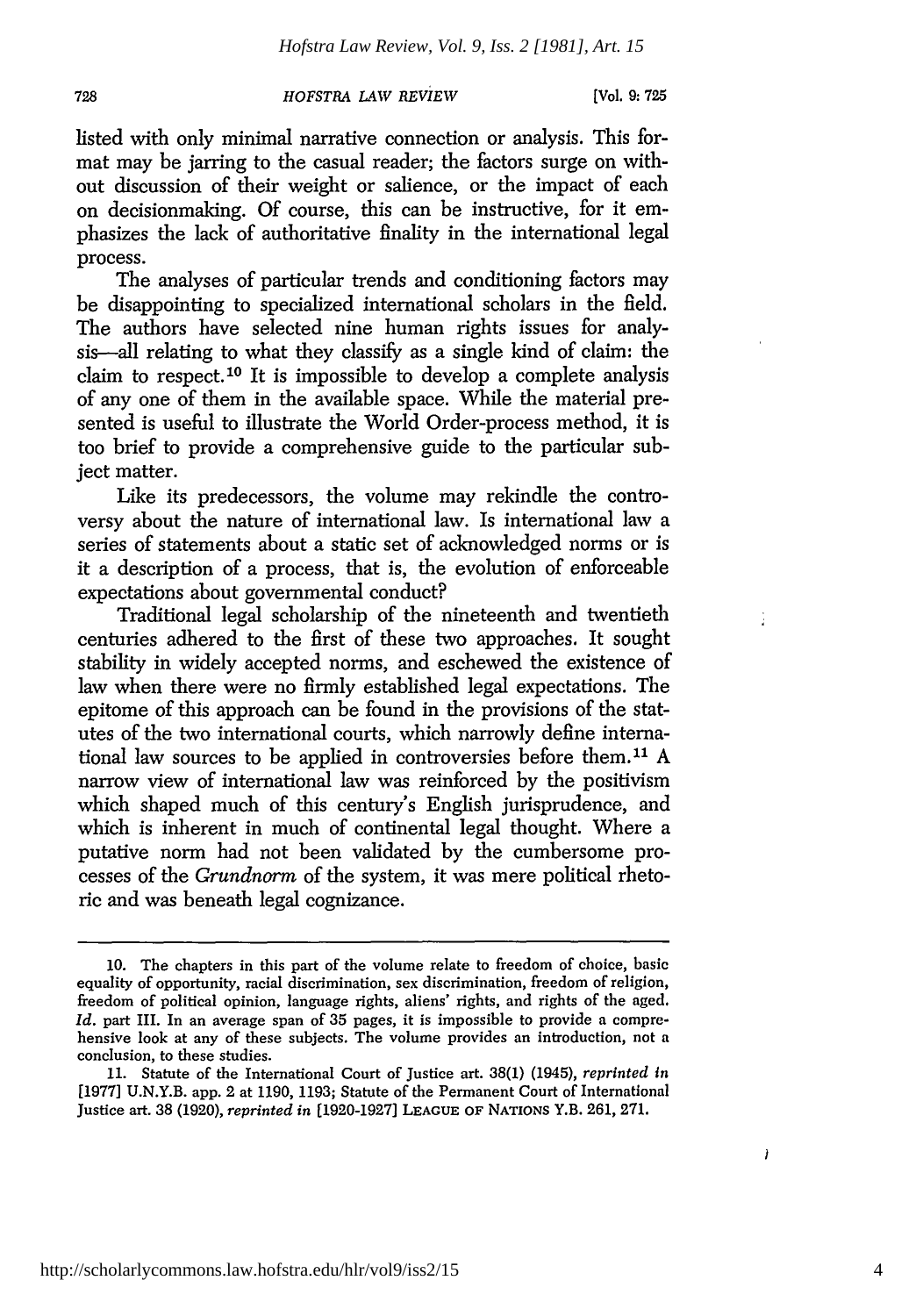**1981]**

#### *BOOK REVIEW*

Positivism was essential in freeing domestic law from the political whims of the sovereign in nineteenth century monarchiesespecially on the Continent-but it played havoc with any system of international obligation. The difficulty of the positivist approach is illustrated by Hans Kelsen's tortuous efforts to find a basis for calling "international law". "law" within his narrow concept of legal norms and obligations. <sup>12</sup>

In contrast, process-oriented legal scholarship, of which McDougal and Lasswell were the progenitors, has focused on the constantly evolving nature of international law. The late Harold Lasswell's sociological approach to domestic legal questions was applied and sharpened in the international field in a long association with Myres McDougal;<sup>13</sup> it has been applied in collaboration with a series of scholars. It is no accident that this approach blossomed in the United States both because of the emergence of "legal realism" and "sociological jurisprudence" and because of the nature of American legal interpretation. The American lawyer was better prepared than his Commonwealth or Continental compatriots to accommodate the dynamics of change in law through progressive interpretation and evolution, rather than through formal amendment.

Unburdened with the stare decisis of the House of Lords<sup>14</sup> and the limitations of code interpretation, and blessed with a multiplicity of domestic jurisdictions, American law has been a more creative exercise. In private obligations, the American common law system permitted a gradual evolution of legal norms. In public law, the broad strokes of the United States Constitution accustomed the American lawyer to radical changes in legal norms, even to complete reversals, without so much as the change of a single comma in the governing document. Since this approach to the law is alien to many foreign lawyers, it has not been accepted in all areas with open arms.

Indeed, in some fields of international law, the more traditional view has gained ascendancy. Where a high degree of legal certainty is required to guide decisionmakers in their present decisions about the future consequences of their conduct and promises,

<sup>12.</sup> H. KELSEN, GENERAL THEORY OF **LAW AND STATE** 328-90 (A. Wedberg trans. 1961). Despite the strictures of his general jurisprudential approach, Professor Kelsen was a major exponent of international law.

<sup>13.</sup> *See* McDougal & Lasswell, *The Identification and Appraisal of Diverse Systems of Public Order,* 53 AM. J. INT'L L. 1 (1959).

<sup>14.</sup> Even after the formal abandonment of stare decisis, much of the English approach is remarkably oriented toward formal precedent.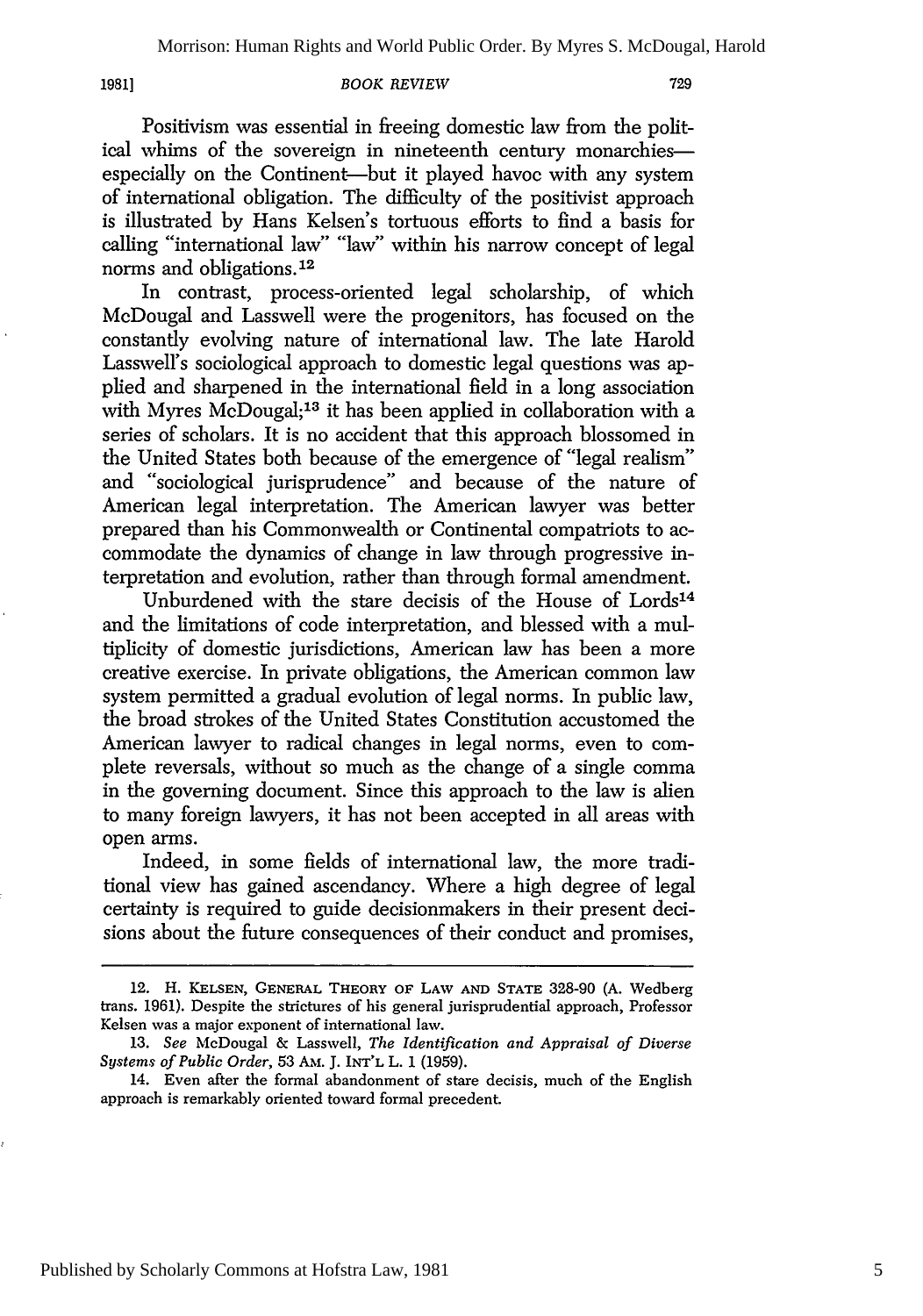#### 730 *HOFSTRA LAW REVIEW* [Vol. **9: 725**

 $\frac{\mathbf{v}}{\epsilon}$  $\mathbf{I}$ 

 $\mathbf{r}$ 

Ï

đ

 $\sum_{i=1}^{n}$ 

the relative stability of traditional analysis has proven attractive. Thus, the Vienna Convention of the Law of Treaties appears to have rejected much of the contextual analysis promoted by Professor McDougal in favor of a more rigid textual analysis 15 Perhaps this is parallel to the ascendancy of textualism in some fields of domestic law, such as taxation, in which a high degree of certainty about future consequences is required.

In other areas, traditional scholarship has failed to provide an accurate account of legal prescriptions. Human rights is clearly an area in which process-oriented scholars are entitled to claim the day. Here there is broad acknowledgment of the rapid change in normative standards. This is occurring both within traditional channels of international-norm recognition (e.g., by new treaty law) and outside those channels by the development of new expectations regarding state conduct. Yesterday's clear legal precedent is today's questionable authority and tomorrow's antiquarian curiosity.

Nothing makes the preeminence of process-oriented scholarship in human rights law clearer than an examination of traditional analyses in this field. Only a decade ago, major traditional international law treatises and texts appeared with only the merest mention of human rights.<sup>16</sup> There was little or no indication of the ferment in the international legal system which would push human rights to the fore as a topic for juridical examination. During the last decade, there has been a blossoming of scholarship concerned with the application of existing and newly emergent international legal rules in human rights situations: Decisions of domestic courts, international regional adjudication, the deliberations of universal agencies under United Nations auspices, and the emergence of human rights issues in the broader security picture.

In this context, traditional analysis can tell the scholar or reader only what yesterday's rules were. It is here that the World Order-process analysis permits the scholar to recognize not only presently applicable rules, but trends and developments that predict the norms that will apply in the future. These are the elements that an expert lawyer needs: An ability to focus on develop-

<sup>15.</sup> For a discussion of the progress of those negotiations and the rejection of Professor McDougal's suggestions, see Kearney & Dalton, *The Treaty on Treaties, 64* AM. J. INT'L L. 495, 519-21 (1970).

**<sup>16.</sup> E.g.,** W. **FRIEDMANN, 0.** LISSITZYN *&* **E. PUGH, CASES AND MATERIALS ON** INTERNATIONAL LAv **(1969)** devoted only **11** of its 1,205 pages to human rights is**sues.**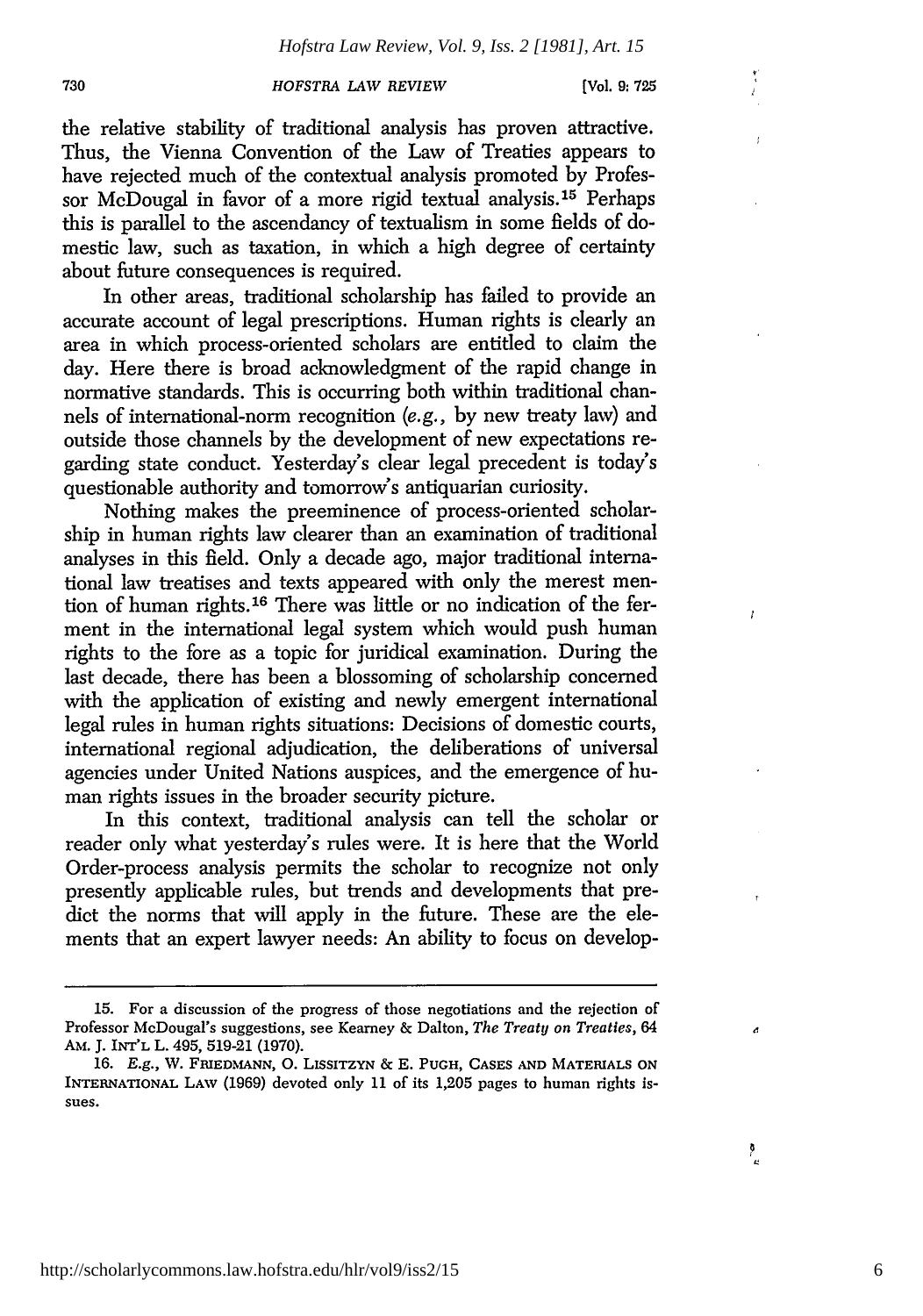**1981]**

#### *BOOK REVIEW*

ment and a prescription to guide conduct both for today and for the future when the dynamics of the system may make a different set of technical rules apply. For example, today's international lawyer would be unwise to rely upon the domestic-jurisdiction rule to justify or excuse a state's mistreatment of its own citizens, even though that was a widely held doctrine a decade ago. Lawyers must come to recognize that evolution controls legal decisionmaking internationally as well as internally.

This is the McDougal, Lasswell, and Chen volume's prime contribution. It does not and cannot provide a complete description of international human rights law. Its contribution on the substance of any particular issue (e.g., age discrimination) is too limited to provide the ultimate research tool or the definitive statement. The volume is already dated in this regard, as the dynamics of the system it describes overtake it. But rather than providing answers to specific questions, the volume provides a more important service: A comprehensive overview of the process within which and the influences under which human rights law is rapidly emerging. While the book will be of continuing value as a source for discussion of legal process, its particular window in time on the state of international legal norms and surrounding factual considerations will become rapidly obsolete. However, the ultimate purpose of legal scholarship is not merely to describe, but to guide the progressive development of law.